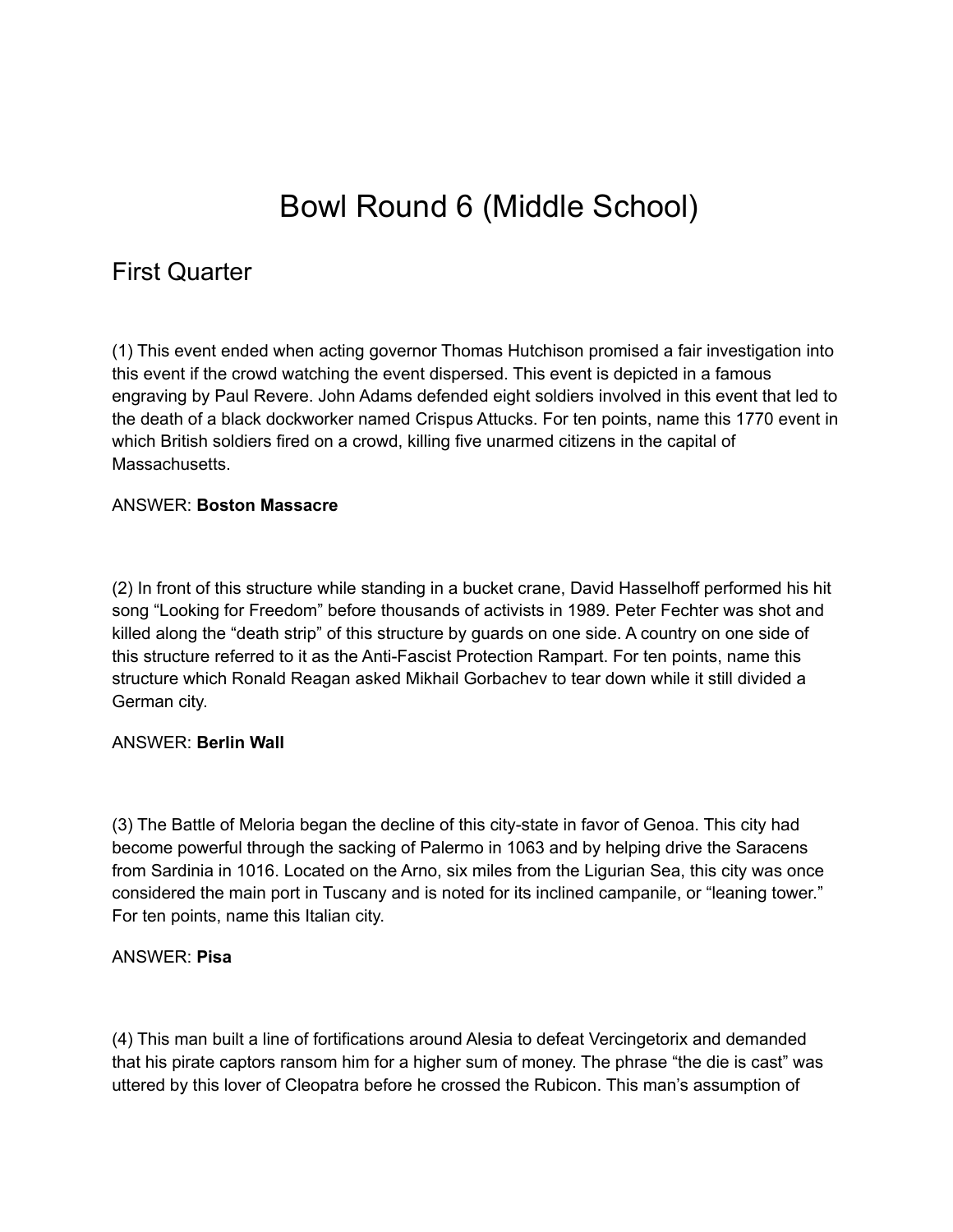extraordinary powers was opposed by Cassius and Brutus. For ten points, name this member of the First Triumvirate and Roman dictator who was assassinated on the Ides of March.

### ANSWER: **Gaius Julius Caesar**

(5) Jean Gerson helped resolve a crisis in this organization by rejecting two candidates to lead it, while Emperor John VIII joined the Council of Ferrara-Florence to seek the aid of this organization. This organization was based out of Avignon with the support of Philip IV, but it moved back to its original home after the Council of Constance. This organization split with its Eastern counterpart in 1054 after an excommunication from the Ecumenical Patriarch. For ten points, name this organization headed by the Pope in Rome.

ANSWER: **Roman Catholic Church** (prompt on Vatican, See of Rome, or Holy See)

(6) A 13-Point Program was issued by people from this place who founded the Chicago-based Young Lords. At the Blair House, two people from this place carried out a failed assassination attempt on Harry Truman. The citizenship rights for people from this place were granted in the Jones-Shafroth Act. By 1950, over 60,000 of the people from this place lived in an area close to 110th Street in New York that became known as Spanish Harlem. For ten points, name this place, an American island Commonwealth in the Caribbean.

# ANSWER: **Puerto Rico**

(7) In one of these events, a man claims that he'll "watch the blood flow" before asking another man "now who's got that red coat." In another of these events, one man claims that he "shook hands with both Ronalds / Reagan and McDonald's" before telling Vladimir Putin and Joseph Stalin that that they need a shower. Abraham Lincoln slaps Donald Trump in his appearance in one of these events, which usually involve characters played by EpicLLOYD and NicePeter. For ten points, name these lyrical contests that make up a popular series on YouTube.

# ANSWER: **Epic Rap Battles of History** (accept ERB)

(8) This agreement was formulated after one country's failure to recapture Saint-Domingue in a slave revolt. The U.S. president behind this agreement sent Robert Livingston and James Monroe to negotiate it. That president later sent Lewis and Clark on an expedition examining the territorial gains from this agreement. For ten points, name this agreement under Thomas Jefferson that procured a large section of what is now the United States from France.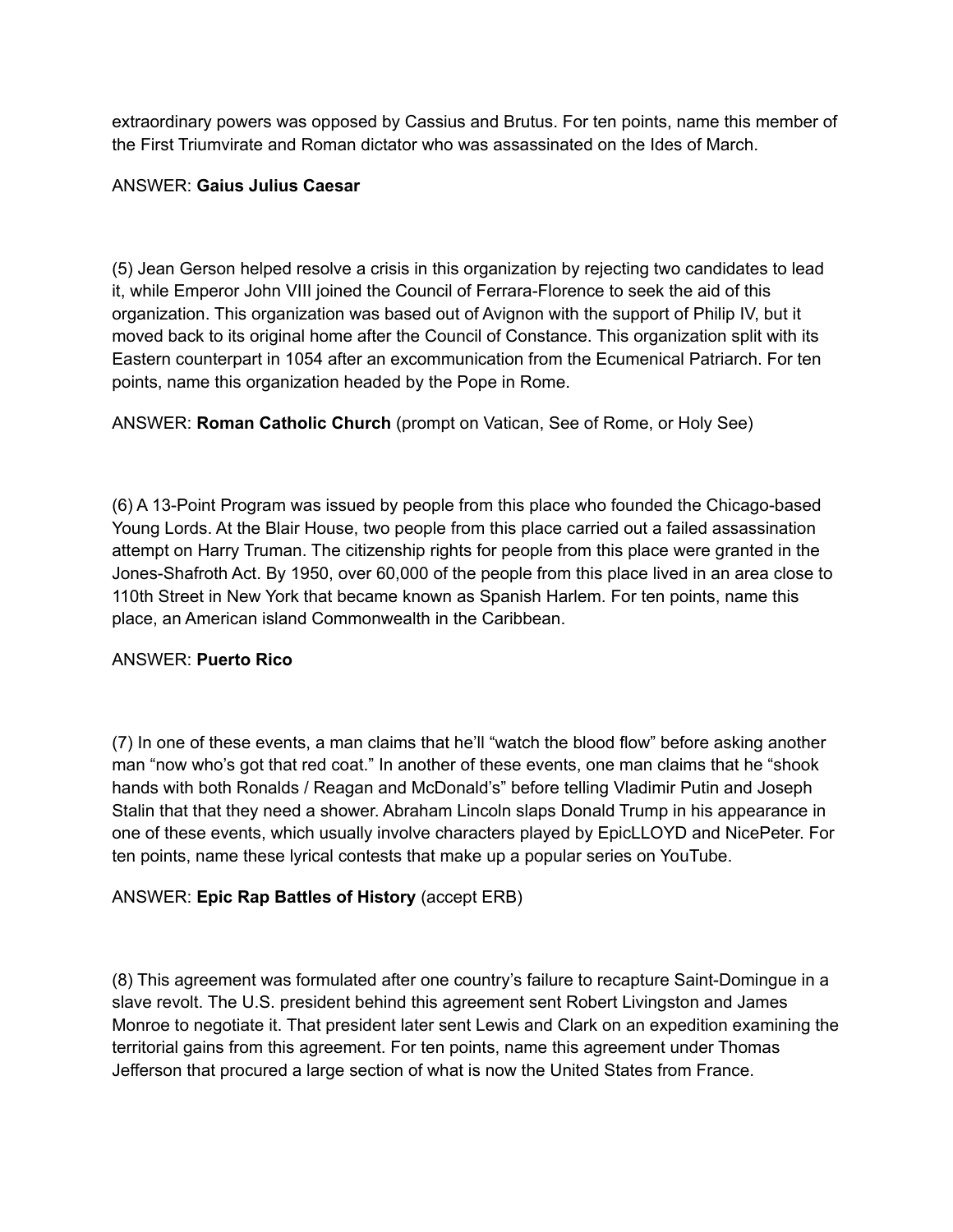# ANSWER: **Louisiana Purchase**

(9) One of these events was witnessed by John Joseph Henry while imprisoned on the HMS Pearl in New York Harbor in 1776. A shed on DeKoven Street was supposedly the first building destroyed in an 1871 event of this type, which allegedly began when Mrs. O'Leary's cow overturned a lantern. In 2020, the most damaging event of this type in U.S. history destroyed more than 4.4 million acres. For ten points, name these events, one of which caused much of Chicago to burn.

# ANSWER: **Wildfires**

(10) This person served in the Auxiliary Territorial Service during World War Two and was harshly criticized for being "out of touch" by John Grigg after the Suez Crisis. The term "annus horribilis" was used by this figure to describe a year in which two of her three children's marriages ended and a fire broke out in Windsor Castle. This figure's eldest child separated from his spouse due to Camilla Parker-Bowles. That son was Charles, the Prince of Wales. For ten points, name this longest reigning British monarch.

ANSWER: **Elizabeth II**

# Second Quarter

(1) In this city, a lawyer named Theodore Landsmark was attacked with an American flag in a Pulitzer Prize-winning photo titled The Soiling of Old Glory. ROAR was an organization created in response to the 1974 desegregation of schools in this city. During a 1969 Moratorium to End the War in Vietnam, over 100 thousand protestors gathered in this city's namesake Common. Occupy protests in this city were covered by reporters for its Globe newspaper. For ten points, name this capital of Massachusetts.

### ANSWER: **Boston**, Massachusetts

BONUS: The tallest building in Boston, and New England, is a tower named for this Governor of Massachusetts, president of the Second Continental Congress, and signer of the Declaration of Independence.

### ANSWER: John **Hancock**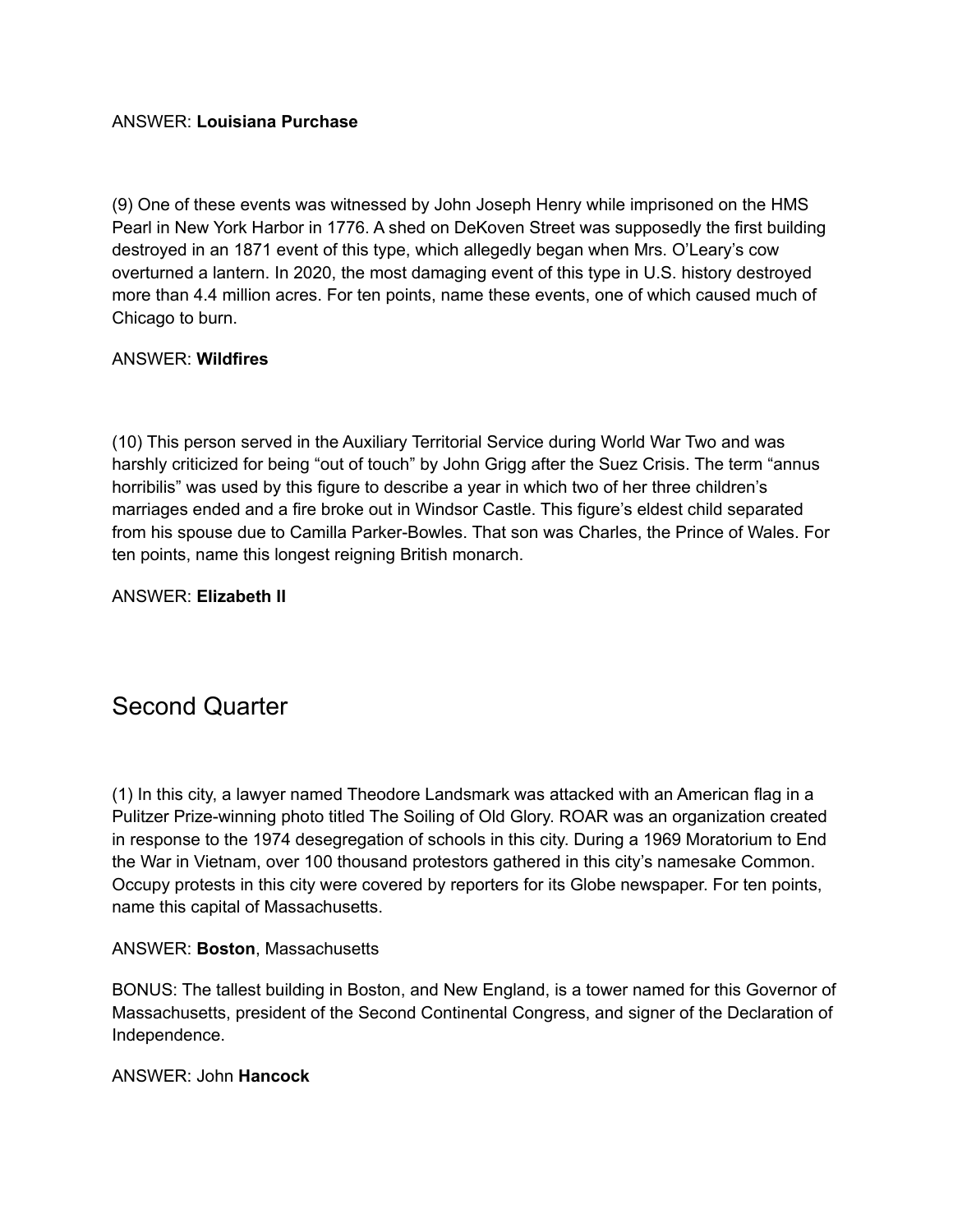(2) This man was recognized in the Treaty of Le Goulet, though he later lost the battle of Bouvines to its other signatory, Philip Augustus. This man refused to recognize Stephen Langton as Archbishop of Canterbury, leading Innocent III to excommunicate this man in 1209. After he was cornered at Runnymede by disgruntled nobles, this man was forced to sign a document that outlined principles such as "habeas corpus." For ten points, name this English king who signed the Magna Carta in 1215.

ANSWER: **John** (accept John Lackland)

BONUS: John succeeded this brother, with a notably valiant nickname, as king after he was killed suppressing a revolt in France.

ANSWER: **Richard I** (accept Richard the Lionheart(ed) or Richard Coeur de Lion)

(3) The Missouri Bootheel was the main area affected by one of these events that began at 2 A.M. on December 16, 1811. That event of this type was interpreted by some Native Americans as a sign that they should support Tecumseh's War. Occurring in the New Madrid [MAD-rid], zone that event was the most powerful event of this type east of the Rocky Mountains. For ten points, name these seismic events.

# ANSWER: **Earthquakes**

BONUS: 131 people died in 1964 from various effects caused by the largest earthquake in U.S. history whose epicenter was 12 miles north of Prince William Sound in this U.S. state.

# ANSWER: **Alaska**

(4) This man succeeded Oliver Tambo as head of his political party. This leader was critical of the "unspeakable atrocities" of the U.S. and called for the Lockerbie bomber's sentence to be served in Libya. In one famous speech, this co-founder of the "Spear of the Nation" declared that he was "prepared to die" during the Rivonia trial. The Truth and Reconciliation commission was opened by this man after being freed from Robben Island by F.W. De Klerk. For ten points, name this president of the ANC, opponent of apartheid, and the first black president of South Africa.

# ANSWER: **Nelson Mandela** (accept Madiba)

BONUS: The ANC was founded in 1912 with the mission to bring people from their continent together as one people including full voting rights and the end of apartheid. For what does the acronym "ANC" stand?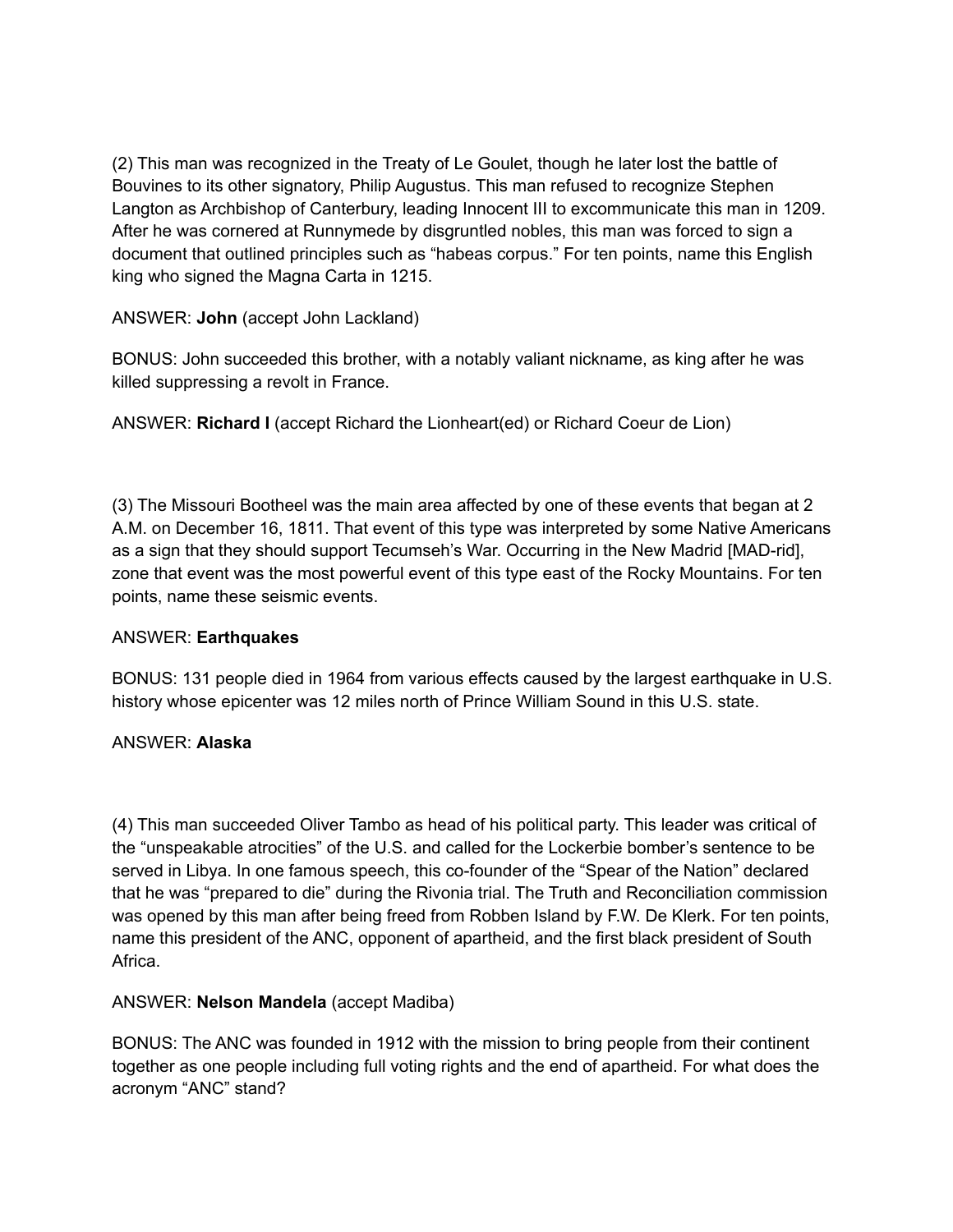# ANSWER: **African National Congress**

(5) This man's last words noted that a rooster was owed to Asclepius, after this man's prior refusal to save himself served as the basis for the dialogue "Crito." This man, who described himself as a "gadfly," was depicted by Jacques-Louis David drinking hemlock shortly after he faced trial for corrupting the youth of Athens. For ten points, name this philosopher, the teacher of Plato, who quoted this man in his Apology saying, "the unexamined life is not worth living."

### ANSWER: **Socrates**

BONUS: In Plato's Apology, a story is told that this oracle, the high priestess of the Temple of Apollo, said that there was no one wiser than Socrates.

# ANSWER: **Oracle of Delphi** (accept Pythia)

(6) An 1816 Frederick Fidfaddy novel was the first to use the name of this figure in its most popular connotation. This figure was inspired by a meatpacker from Troy, New York who worked hard to provide adequate rations for soldiers during the War of 1812. The original "Yankee Doodle" song makes reference to this figure, whose outfit was likely inspired by that of Brother Jonathan. Thomas Nast was the first to draw cartoons of this allegorical figure whom James Montgomery Flagg depicted in war recruiting posters saying "I want you." For ten points, name this top hat-wearing figure who allegorically represents the United States.

### ANSWER: **Uncle Sam**

BONUS: In addition to popularizing Uncle Sam, Thomas Nast also created this symbol of the Grand Old Party.

### ANSWER: **Republican Elephant**

(7) In one of this actor's films, Harlen Maguire is tasked with assassinating this actor's character, Michael Sullivan, an Irish mobster in Depression-era Illinois. In another film, this man fires a pistol repeatedly at an approaching tank when the tank is suddenly bombed from above. This actor in the 2002 film Road to Perdition, commands the 2nd Ranger Battalion in a film which opens with the landing at Normandy. In that film, this man plays Captain John Miller, whose men are tasked with finding a missing paratrooper. For ten points, name this actor who starred in Saving Private Ryan.

### ANSWER: Tom **Hanks**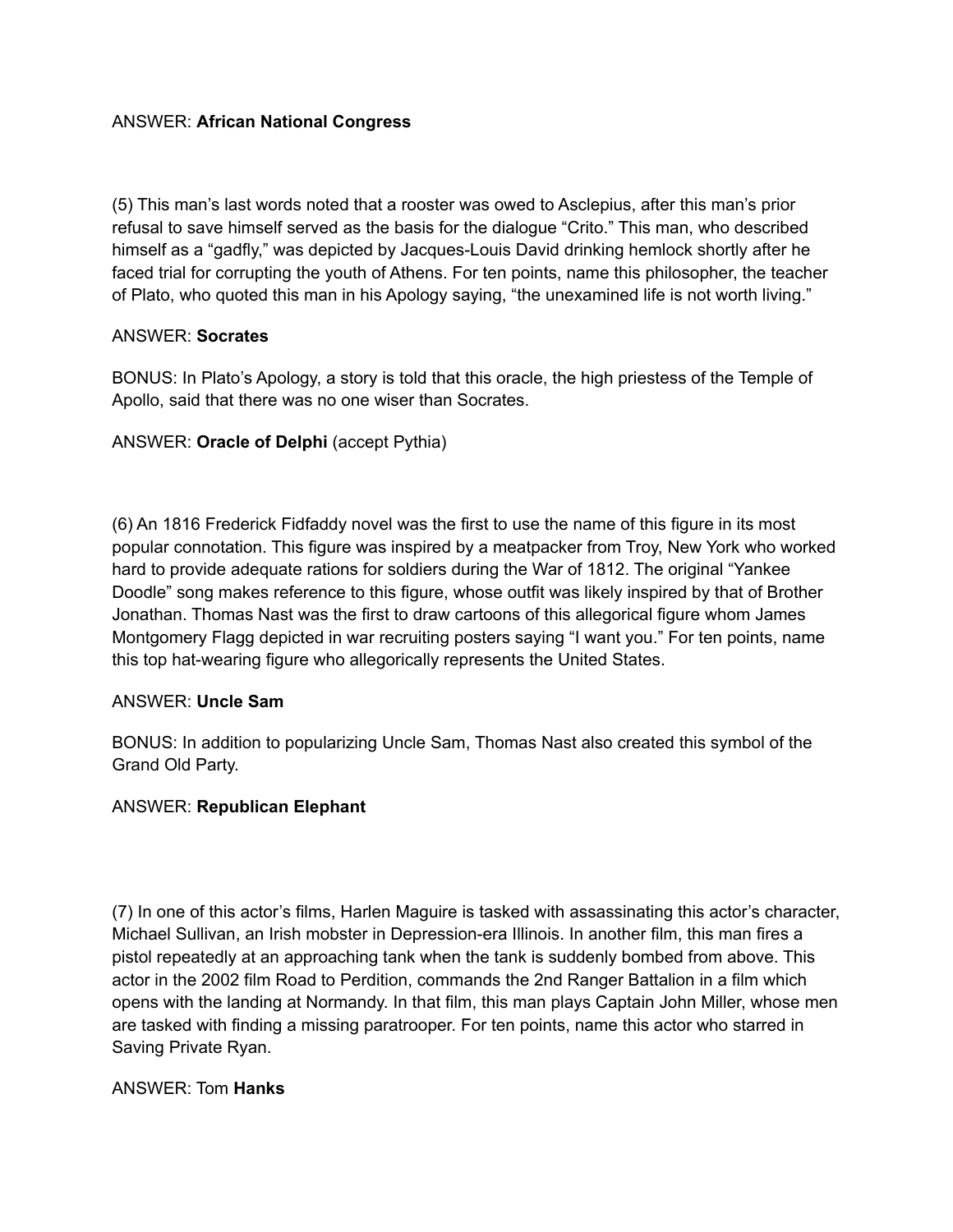BONUS: In this 1995 film, Tom Hanks plays astronaut Jim Lovell who commanded the namesake mission that failed to land on the moon but successfully returned to earth.

# ANSWER: **Apollo 13**

(8) During this man's reign, 24 carriage loads of Jewish manuscripts were burned after his court presided over a disputation known as the "Trial of the Talmud." This man dispatched William of Rubruck to the Golden Horde in an attempt to garner support. Though this son of Blanche of Castile captured Damietta, he was defeated at Al Mansurah shortly afterward by the Mamelukes. This man's subsequent leadership of the Eighth Crusade ended when he died of dysentery in 1270. For ten points, name this man, the only king of France canonized by the Catholic church.

ANSWER: **Louis IX** (accept Saint Louis)

BONUS: Louis IX died in this modern North African country, bordered by Algeria and Libya, the northernmost country in Africa.

ANSWER: Republic of **Tunisia**

# Third Quarter

The categories are . . . 1. New Deal

2. Scotland

3. Cuba

New Deal

Name the...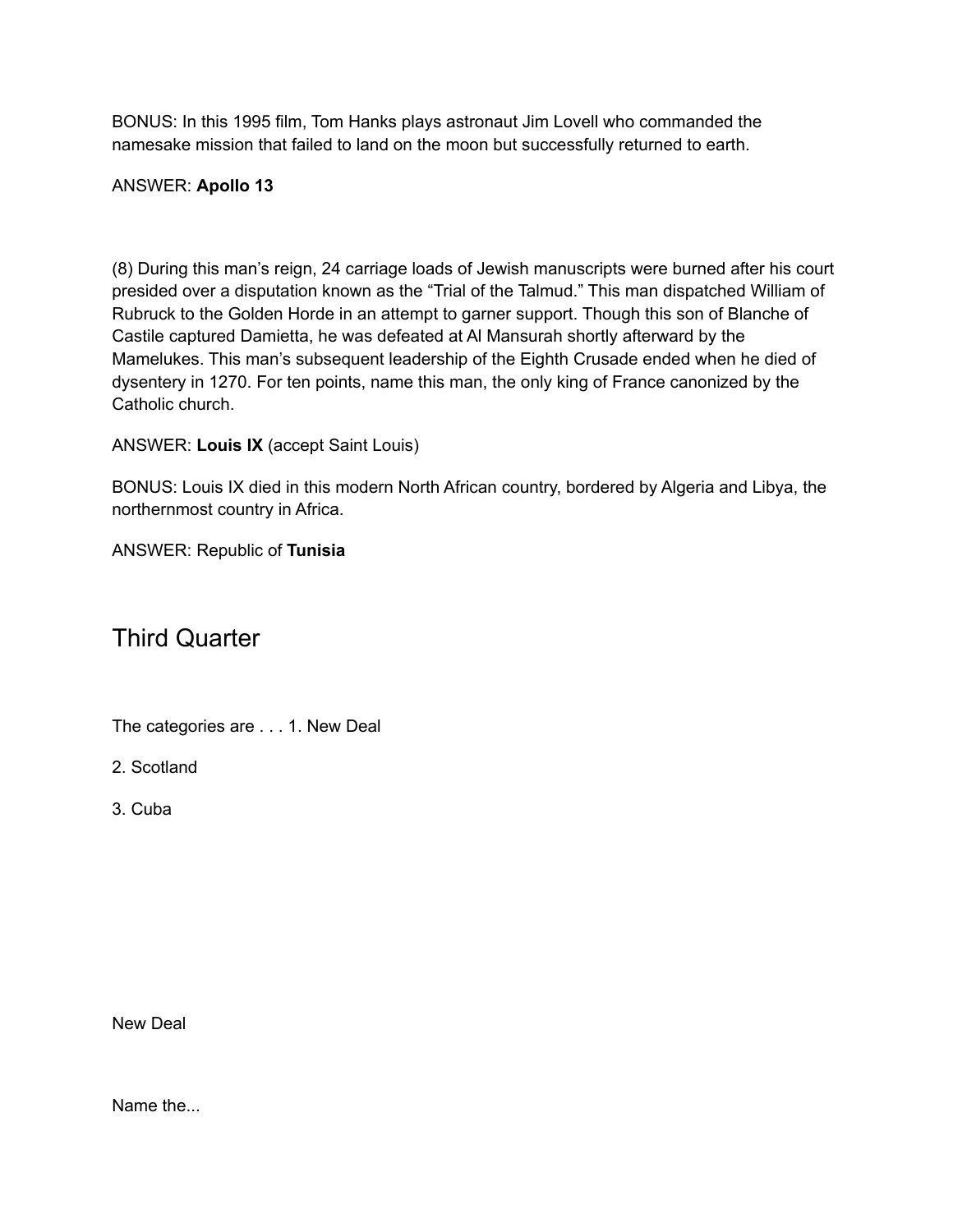(1) President who instituted the New Deal in the first 100 days of his administration

ANSWER: Franklin Delano Roosevelt (accept FDR)

(2) Economic crisis beginning in 1929 that the New Deal attempted to address

ANSWER: Great Depression

(3) Program to provide economic development to the namesake river valley

ANSWER: Tennessee Valley Authority (accept TVA)

(4) Program that acknowledged a basic right to old age pensions and unemployment insurance

ANSWER: Social Security (accept Old-Age, Survivors, and Disability Insurance or OASDI)

(5) Agency that conducted public works and employed artists in Federal Project Number One

ANSWER: Works Progress Administration (accept WPA)

(6) Agency created by the National Industrial Recovery Act to reduce competition, symbolized by a blue eagle

ANSWER: National Recovery Administration (prompt on NRA)

**Scotland** 

Scotland...

(1) Was united with Wales and this other country to form the Kingdom of Great Britain ANSWER: England

(2) Has its capital at this city

ANSWER: Edinburgh

(3) Defeated the English under Robert the Bruce at this celebrated 1314 battle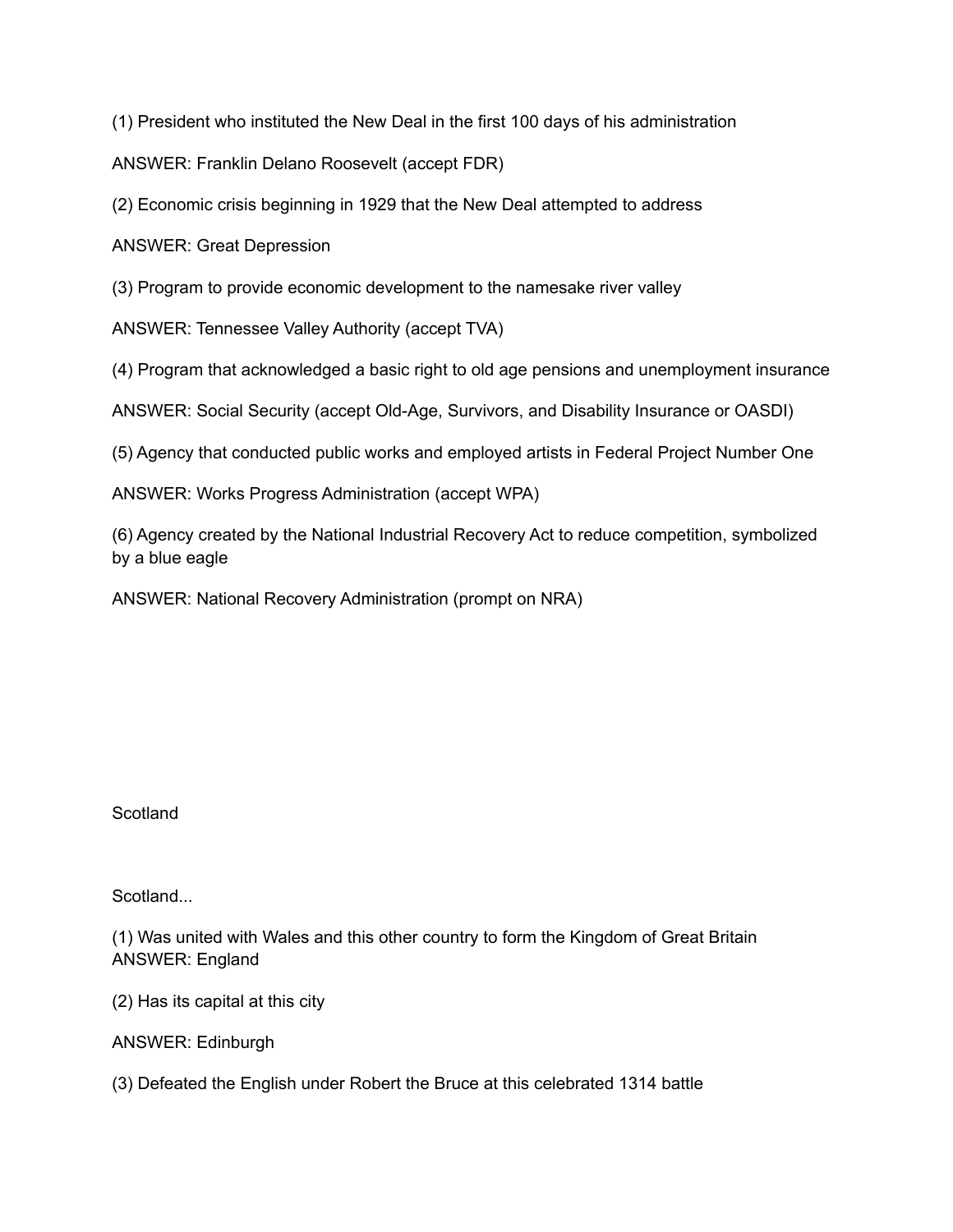### ANSWER: Battle of Bannockburn

(4) Signed the Treaty of Perpetual Peace with this English king, the first Tudor monarch ANSWER: Henry VII (prompt on Henry Tudor)

(5) Fought its first war of independence under this knight, who won the Battle of Stirling Bridge ANSWER: Sir William Wallace

(6) Was also known as the Kingdom of this name, which follows "Duke of" in a Spanish noble title. ANSWER: Alba

Cuba

In the history of the island of Cuba, name the

(1) Country which colonized it and held it for more than 400 years until 1898

ANSWER: Spain

(2) Capital city that was the site of the 1957 Presidential Palace attack

ANSWER: Havana (accept La Habana)

(3) American warship whose sinking in Cuba led to the outbreak of the Spanish American War. ANSWER: USS Maine

(4) American military base that has included a prison for unlawful combatants since 2002 ANSWER: Guantanamo Bay (accept Gitmo)

(5) First Secretary of Cuba's Communist Party for 50 years

ANSWER: Fidel Castro

(6) U2 Pilot Rudolf Anderson was the only pilot fatality in this 1962 crisis in Cuba

ANSWER: Cuban Missile Crisis (accept October Crisis of 1962)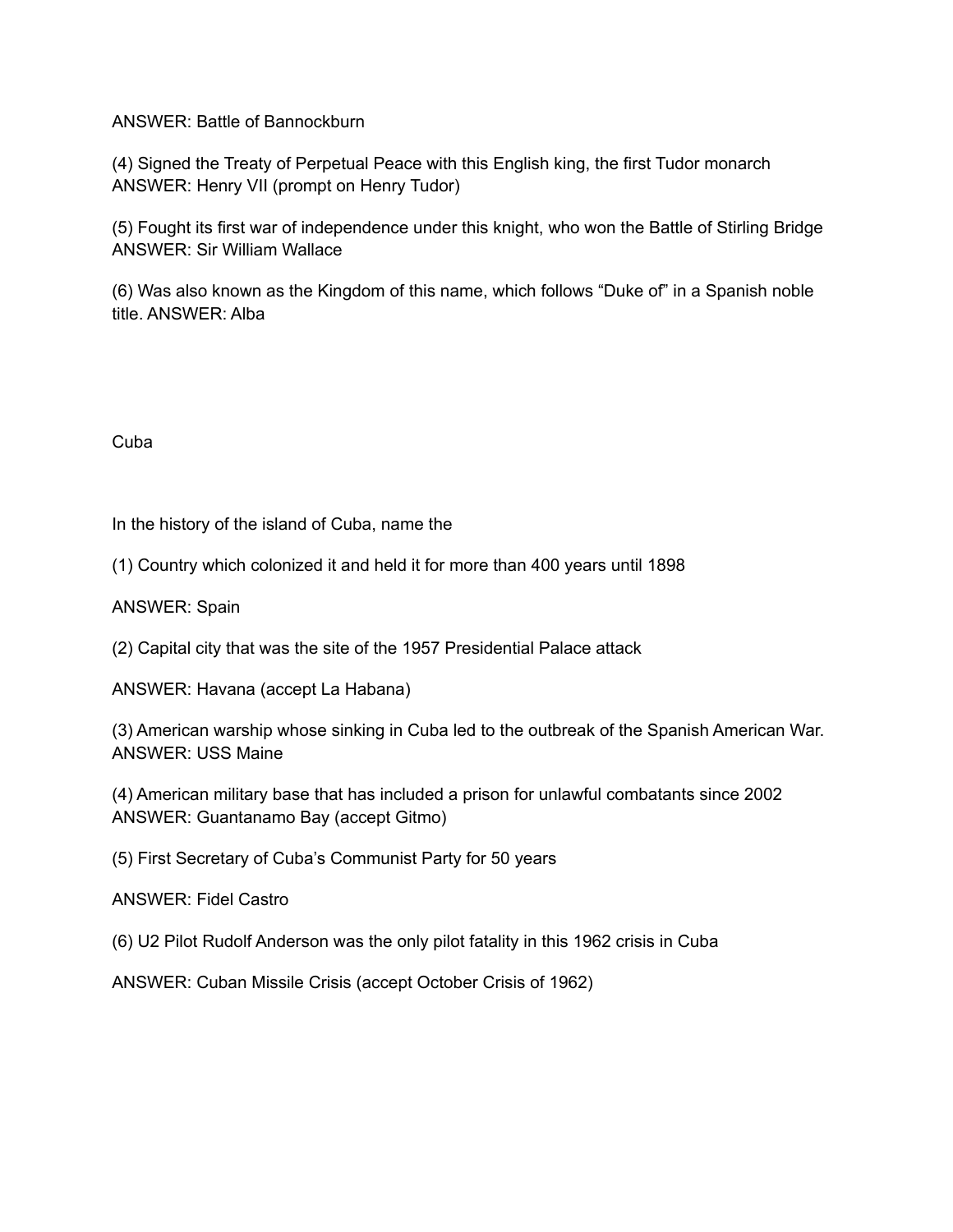# Fourth Quarter

(1) **This seven-word phrase ended a speech that prompted Edward Carrington to ask to be buried on the spot. This phrase appeared in a speech whose speaker claims to have "but one (+) lamp by which my feet are guided; and that is the lamp of experience." This phrase's first published appearance was in a biography of its Virginia-born speaker by William Wirt. Its orator said this phrase in a speech addressed to Peyton Randolph during a (\*)** 1775 convention held in Williamsburg. For ten points, name this famous exclamation delivered by Patrick Henry.

ANSWER: **"Give me liberty, or give me death!"**

(2) **After a defeat in this war's Battle of Worcester, a man who was later restored as king of his country escaped pursuit by hiding in the Royal Oak. The cavalry of Prince Rupert** proved decisive in the victory of one side in this war at the Battle of (+) Edgehill, but he **was soundly defeated at the Battle of Marston Moor. With the victory of the New Model Army at the Battle of Naseby, the (\*)** Roundheads defeated the Royalist Cavaliers to win the first phase of this war. For ten points, name this 17th-century war that ended in the victory of the Parliamentarian forces of Oliver Cromwell.

# ANSWER: **English Civil War**

(3) **This event occurred on the same day that Annie Leibovitz took a photo of its central figure curled up naked next to his clothed wife. The perpetrator of this action was caught holding a copy of The Catcher in the Rye. The (+) victim of this event was returning to the Dakota apartment complex from the Record Plant Studio. The song "All My Loving" came over emergency room speakers at a hospital just as the victim of this event died. A portion of Central Park called (\*)** Strawberry Fields was created after this event, which was carried out by Mark Chapman. Yoko Ono became a widow after, for ten points, what event that resulted in the death of a Beatle?

ANSWER: **Murder of John Lennon** (accept assassination or other equivalents to murder of John Lennon)

(4) **The loser of the third of these conflicts was raided by Numidians and fell after a three-year siege under Scipio Aemilianus. The second of these conflicts featured Barcids fighting on three fronts, including two sons of (+) Hamilcar. The second of these conflicts was a sixteen year long campaign that ended at the Battle of Zama. Cato the Elder ended**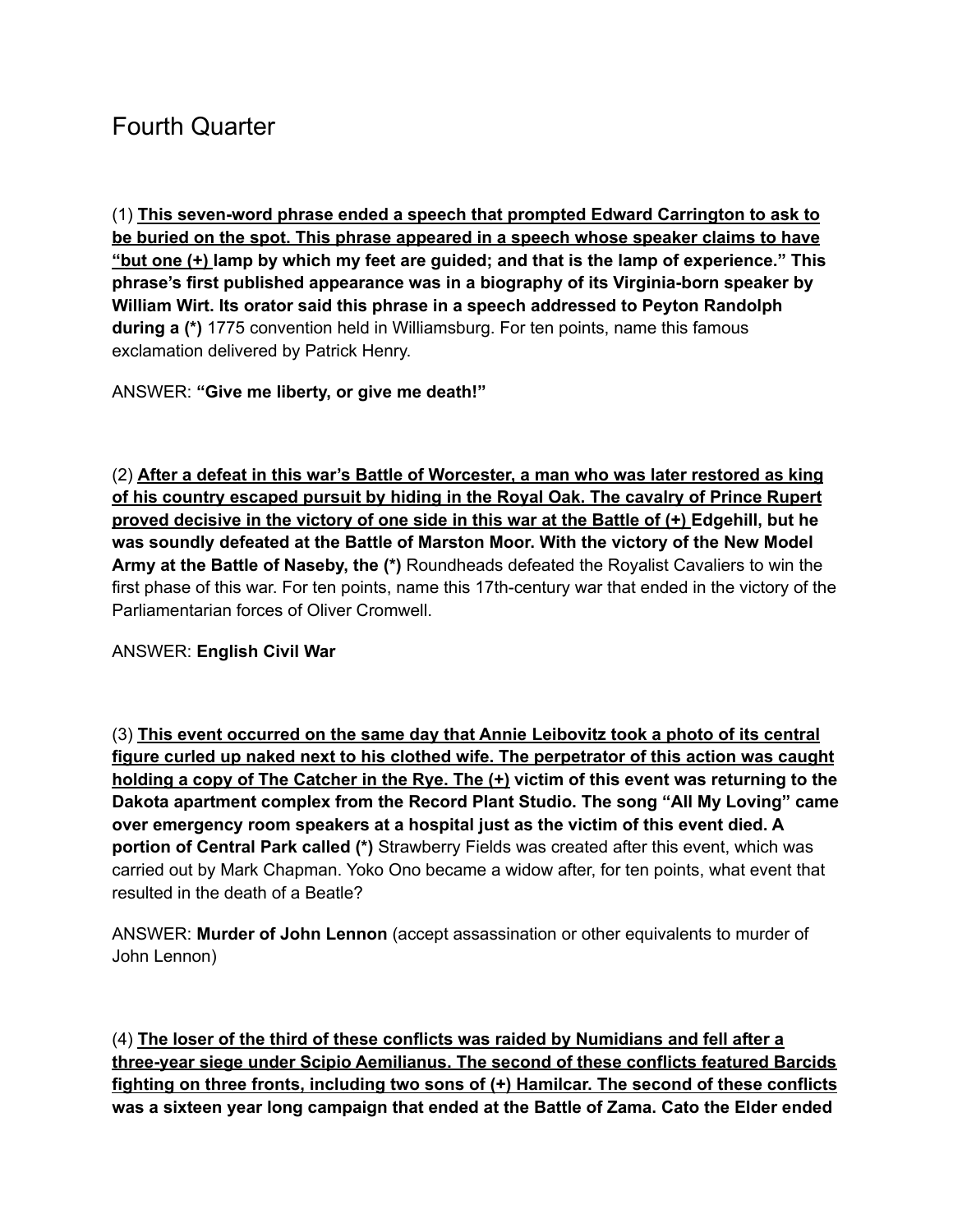**every speech advocating for the destruction of (\*)** Rome's enemy in these wars. For ten points, name this series of wars between Rome and Carthage.

ANSWER: **Punic** Wars

(5) **Abraham Curry is considered the founder of this city, where he served as the first superintendent of its Mint. This city's Ormsby House is a casino that was named for a major who was killed in the (+) Pyramid Lake War. The first branch of the Virginia and Truckee Railroad connected Virginia City with this city, which grew considerably during the Comstock Lode. This city's namesake also names a (\*)** subrange of the Sierra Nevada and was a fur trapper who served as the guide for John Fr emont. For ten points, name this capital city of Nevada.

ANSWER: **Carson City**, Nevada

(6) **This man may have devised a ship to collapse on itself in an attempt to assassinate his mother. This man sent Corbulo to the East after the Parthians attempted to place Tiridates on the throne of Armenia, while his general (+) Suetonius was responsible for suppressing the revolt of Boudicca. This man poisoned Britannicus to secure power, though he himself (\*)** committed suicide, beginning the Year of the Four Emperors. For ten points, name this emperor who was said to have fiddled as Rome burned.

### ANSWER: **Nero**

(7) **In his History of the World in Six Glasses, Tom Standage notes how the first venue at which this good was sold in Damascus was established in 1530. Legends claim that an Ethiopian named Kaldi discovered the major (+) effects of this good after his goats consumed it. A Red Sea port in Yemen that extensively traded this good lends its name to one of its most common types today. Sufis allegedly used this substance while performing rituals that required them to (\*)** stay awake for long periods. For ten points, name this substance whose variations include Ristretto, Turkish, and Cappuccino.

ANSWER: **Coffee**

(8) **During a battle for this city, sniper fire killed General Robert Ross, who turned command over to Arthur Brooke moments before dying. The Battle of North Point was**